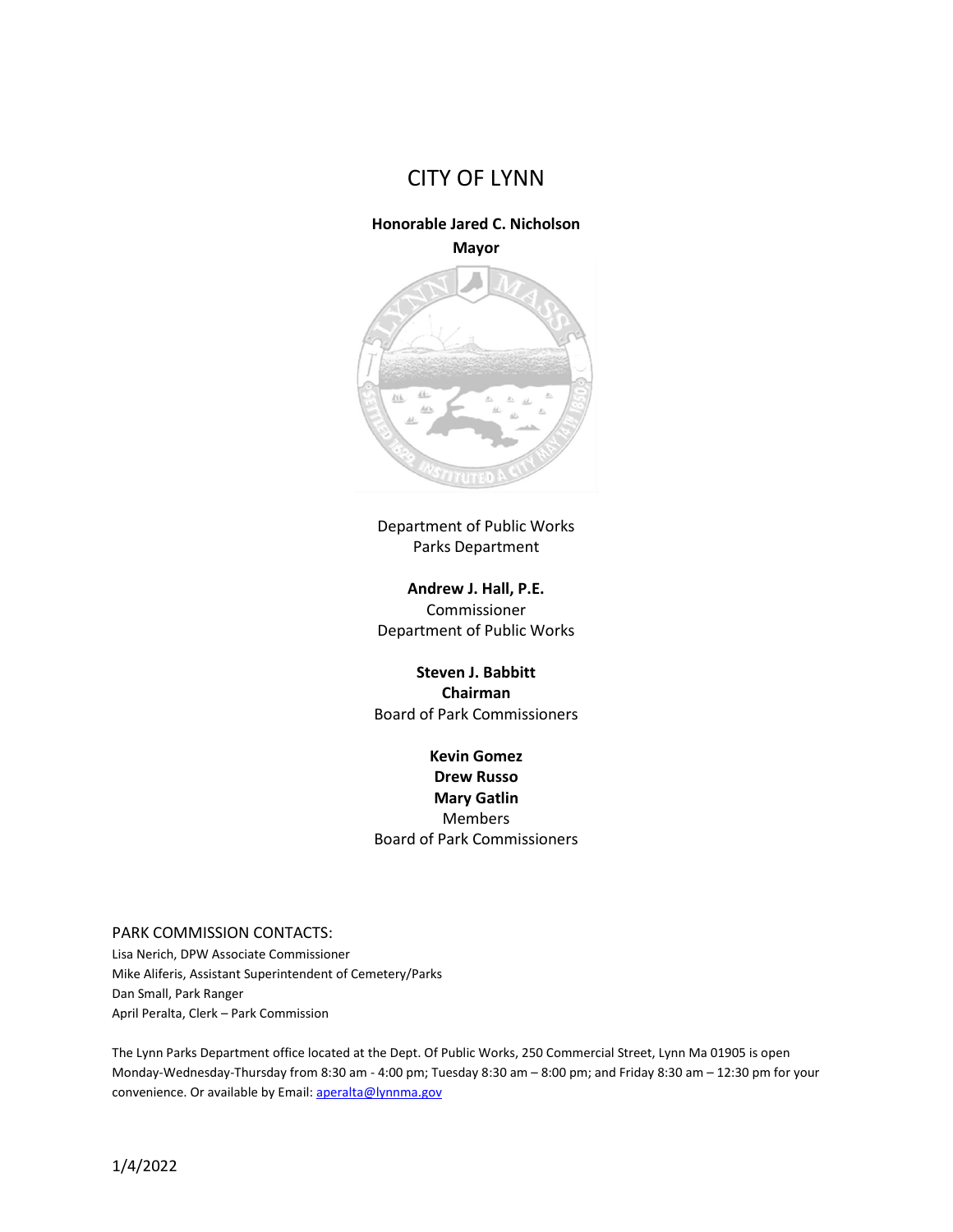

## **2 |** L Y N N P A R K S D E P A R T M E N T – M A N U A L **LYNN PARK COMMISSION - LYNN PARKS DEPARTMENT**

#### **LYNN WOODS RESERVATION**

#### **LYNN WATER & SEWER COMMISSION**

The Lynn Board of Park Commissioners enforces the rules and regulations for the use of any land in the City of Lynn held for park and playground purposes. The Park Commission reviews and approves requests for the use of public parks, playgrounds, fields, Lynn Woods and other city lands.

The Lynn Parks Department is a division of the Department of Public Works (DPW) and is responsible to coordinate and schedule all requests for park related use, in conjunction with the rules and regulations set forth by the Board of Park Commissioners. All requests for park use should be coordinated with the Parks Department prior to seeking Park Commission approval.

The Lynn Park Ranger is responsible for the day to day operation of the Lynn Woods Reservation and the City of Lynn's DPW, Park Commission and Water and Sewer Commission share jurisdiction and management of the Reservation. All requests for use of the Lynn Woods should be coordinated with the Park Ranger prior to seeking Park Commission approval.

The Lynn Water & Sewer Commission protects the public health and environment of Lynn's Ponds by creating a cleaner ocean environment through wastewater treatment. The City's naturally formed ponds and boat ramps (Goldfish Pond, Flax Pond, Sluice Pond, Cedar Pond, Floating Bridge, Briarcliff Lodge Boat Ramp and the MDC Boat Ramp) are maintained for the general public and neighbors who use the ponds for boating, fishing and swimming. The creation of ponds within the Lynn Woods (Walden's Pond, Breeds Pond and Birch Pond) is used as water supply sources, also under the jurisdiction of the Lynn Water & Sewer Commission.

# RULES AND REGULATIONS

The City of Lynn (the City), through authority granted to the Board of Park Commissioners, hereby adopts the following policy concerning the use of the City's playing Fields, Courts, Trails and related Facilities.

- The City of Lynn Fields, Courts and Facilities are in the public domain and do not permit for random or impromptu use. However, all legally issued permits take preference over drop-in use at any site or on any playing surfaces.
- Regular meetings of a group of individuals for organized use require a Field Permit from the Board of Park Commissioners.
- All sports, events, ceremonies or performances must be approved by the Board of Park Commissioners. o The Board of Park Commissioners meets the first Tuesday of every month, unless otherwise posted.
- 
- Fees may be charged and all requirements must be met for permits to be issued as defined in this policy.
- Soliciting, vending or advertising is prohibited except with Board of Park Commissioners approval.
- Field permits are "AS IS" conditions and are not obligated to provide equipment.
- Appropriate City of Lynn food permits must be secured and be visible when selling food or drinks. Permitting can be applied for at the Inspectional Services Department, Lynn City Hall.

*DISCLAIMER:* Information provided in this Manual is considered public information and may be distributed or copied. While the City of Lynn makes every effort to provide accurate and complete information, various data such as names, address, telephone numbers, may change prior to updating. The City welcomes suggestions and provides no warranty, expressed or implied, as to the accuracy, reliability or completeness of furnished data. The City does not control and cannot guarantee the relevance, timeliness or accuracy of outside materials. All City of Lynn Laws and Ordinances must be abided by in addition to these guidelines.

All Permits are issued by the City of Lynn regardless of race, color, sex, religion, ancestry, national origin, sexual orientation, disability, and any other class or characteristic protected by law.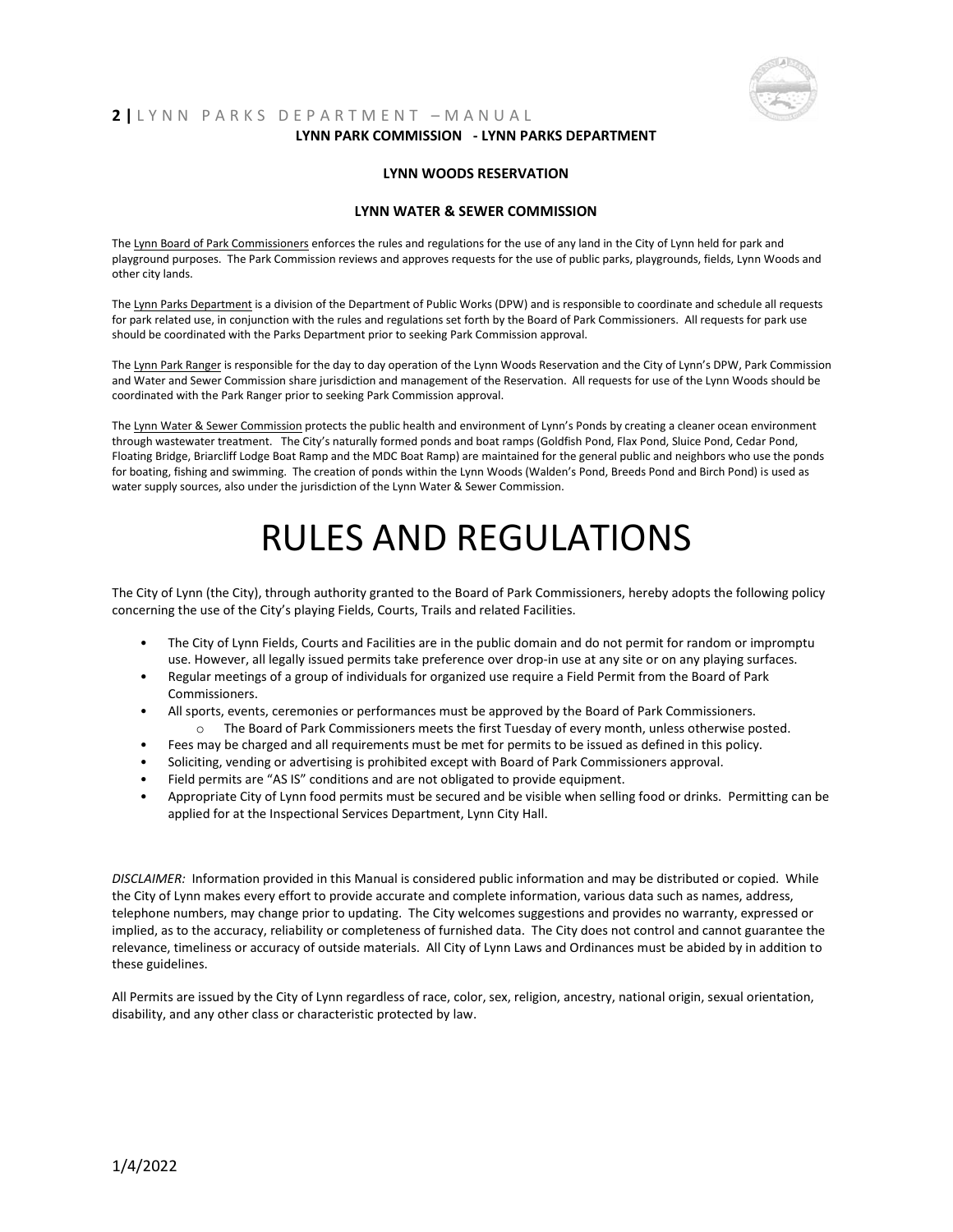

## **I. PERMITTED USES OF FIELDS AND COURTS**

- Organized or regular use of the City's playing Fields/Courts by groups shall require a permit.
- When two or more applicants are on an equal footing and applying for the same space, priority will be given to the traditional in-season sport or split equally based on available field/court space.
- Allocations will be based on availability, scheduled renovations and turf control measures, implemented by the Parks Department and the Department of Public Works. (Simply because a field looks open and available, does not mean it will be permitted. It may be scheduled for renovation or have been renovated with controls that are not readily visible, or to have been deemed by the Parks Department to be at its maximum use level in light of its condition). The City will make a concerted effort to schedule field renovations and turf maintenance after the athletic season is over to maximize field availability. In addition to the tier (which will be issued pursuant to the priority tier system and other factors as described below) to which a permit holder belongs, consideration will be given to a Lynn-Based Sports Organization (LBSO) that has been a permit holder at a site in the past. As a general rule, a permit will be renewed yearly provided the holder has conducted itself in accordance with the conditions described in this policy. Items that will weigh in final decisions will be the past history an organization has developed with the Parks Department, length of time an organization has been at a particular site, how good a neighbor it has been to the surrounding neighborhood (i.e. parking, no alcohol use, noise, etc.), condition the field is left in after user is finished for the day (i.e. trash, field damage) and the ability of the group to conform to the rules and regulations of the Lynn Parks Department.
- Applicants that request a field during a season will only be considered for a site based on availability after the Tier 1 and Tier 2 permits have been issued. All Lynn-Based organizations will take priority over non-resident (<75% residents) organizations.
- **The field permit applicant or the responsible adults (League representative, coach, parent, proper adult supervision) shall be present at all times a field allocated to them is in use. No group activities should occur without proper adult supervision.**
- Reallocation or subletting of Fields/Courts by a permit holder is strictly prohibited unless approved by the Parks Department in advance. If permitted Fields/Courts are going unused, the unused dates and times may not be assigned to non-permitted users and are to be turned back to the Parks Department for allocation to other users.
- Unless specifically requested and approved by all applicable City Departments and Boards, it is understood that the function/activity to be held is not a fundraiser, which no admission is to be charged, that no tickets will be sold or collections taken and that no items will be sold.
- Any violation of the permit's terms, conditions and/or limitation shall be grounds for immediate revocation of the permit and denial of future applications for permits submitted by such team, group or organization.
- If a permit is revoked for failure to abide strictly by its terms, conditions and/or limitations, there shall be no refund of the permit administrative fee.
- By submitting an application, all applicants agree to conform to all City policies for playing Fields/Courts and related facilities use.
- The City requires a certificate of insurance naming, The City of Lynn as an additionally insured party for a minimum of \$100,000 per incident general liability coverage and \$300,000 aggregate general liability coverage.
- Required deposits and/or fees.
- Upon approval from the Park Commission Board and all required documents are received, a link via MyRec for scheduling, payments and uploading documentation will be provided.
- Requests via MyRec site will not be approved if times and dates not approved by Park Commission Board.
- *The Board of Park Commissioners reserves the final authority to approve or disapprove all permit requests.*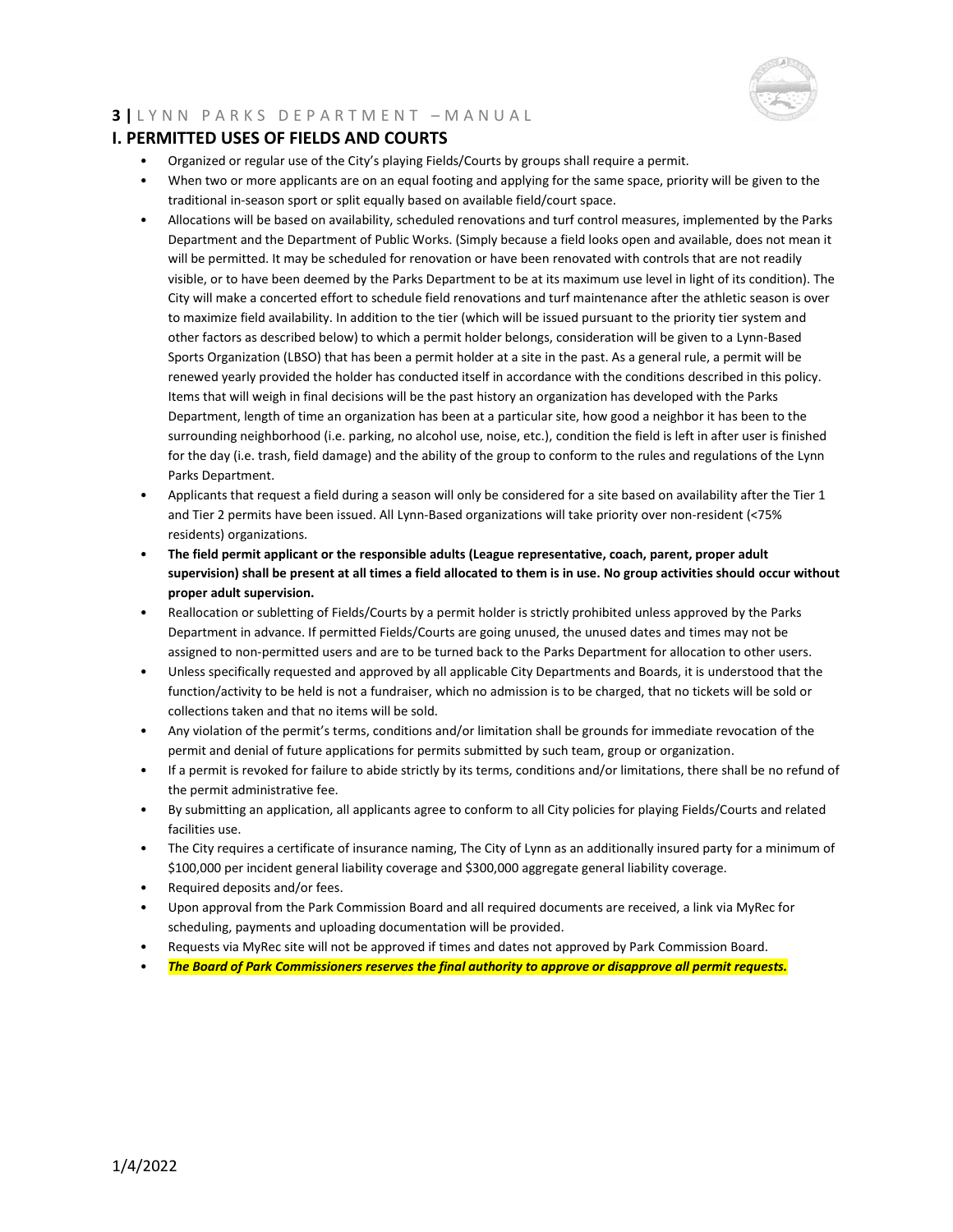

## **PRIORITY TIER DESCRIPTIONS**

## **Tier 1 Priority Use:**

- Lynn Recreation Department Sponsored Programs.
- Lynn Public School Department Use:
	- o Lynn Public High School MIAA sanctioned athletic teams (e.g. soccer, softball, lacrosse, baseball, football, field hockey, tennis, track and field, etc.) games and practices.
	- o Lynn Public Middle School athletic team games and practices.
	- o Lynn Public School Physical Education classes.
	- o Lynn Public School/PTO special events such as school fairs, field days, etc.

*Tier 1 users may take priority over any permit previously issued. Conflicts will be resolved on a case-by-case basis.*

#### **Tier 2 Priority Use: (Must have 75% or greater Lynn Residents)**

•Lynn Private/Charter School (i.e. St. Mary's High/Middle School, KIPP Academy, St. Pius Elementary, Sacred Heart Elementary) • Lynn-Based Youth Organizations, (i.e. Little League, Babe Ruth Baseball, Lynn Girls Softball, Lynn Youth Soccer, Lynn Youth

Lacrosse, Lynn Youth Football, Lynn Pop Warner, etc.)

#### **Tier 3 Priority Use:**

• Other Youth Organization (A team that participates in area leagues will be considered provided that no fewer than fifty percent (50%) of the officially rostered.

- Lynn-Based Adult Leagues/Teams with >75% Lynn residents. (i.e. Lynn Parks & Rec Co-Ed Softball League)
- Groups with at least fifty percent (50%) Lynn residents or employees of Lynn businesses.

#### **Tier 4 Uses:**

• Other Organizations, Adult teams, AAU Leagues, groups, or leagues, which are otherwise qualified but cannot meet the Tier 3 requirements, will be considered. Such organizations will be accommodated on a case-by-case basis pending availability of field space.

#### **Tier 5 Uses:**

• One Time Use, Private Clinics, Camps, Church, Fundraisers and Tournaments or other special uses of playing field and/or related facility. \*501C must be provided for Non Profit applications.

## **PERMIT APPLICATION PROCESS**

*Permit applications are available from the Parks Department beginning the first week in January. All permits applications must be heard by the Board of Park Commissioners. The Board of Park Commissioners meets the first Tuesday of every month, unless otherwise posted.*

The following seasonal starting and ending dates are approximate and depend upon weather and field conditions. The City will determine the start and end dates each season. Failure to adhere to these dates may result in loss of field permits.

#### • Seasons

- $\checkmark$  Spring approximately April 1st June 30<sup>th</sup>
- $\checkmark$  Summer approximately July 1st August 31st \*\* Adult Leagues August 15<sup>th</sup>
- $\checkmark$  Fall approximately September 1st November 30<sup>th</sup>

**No refunds will be issued, but a rain date will be awarded in the event of cancellation due to weather. Permit holder must call the Parks Department Office, no later than the first business day following the rain out to receive rain dates.**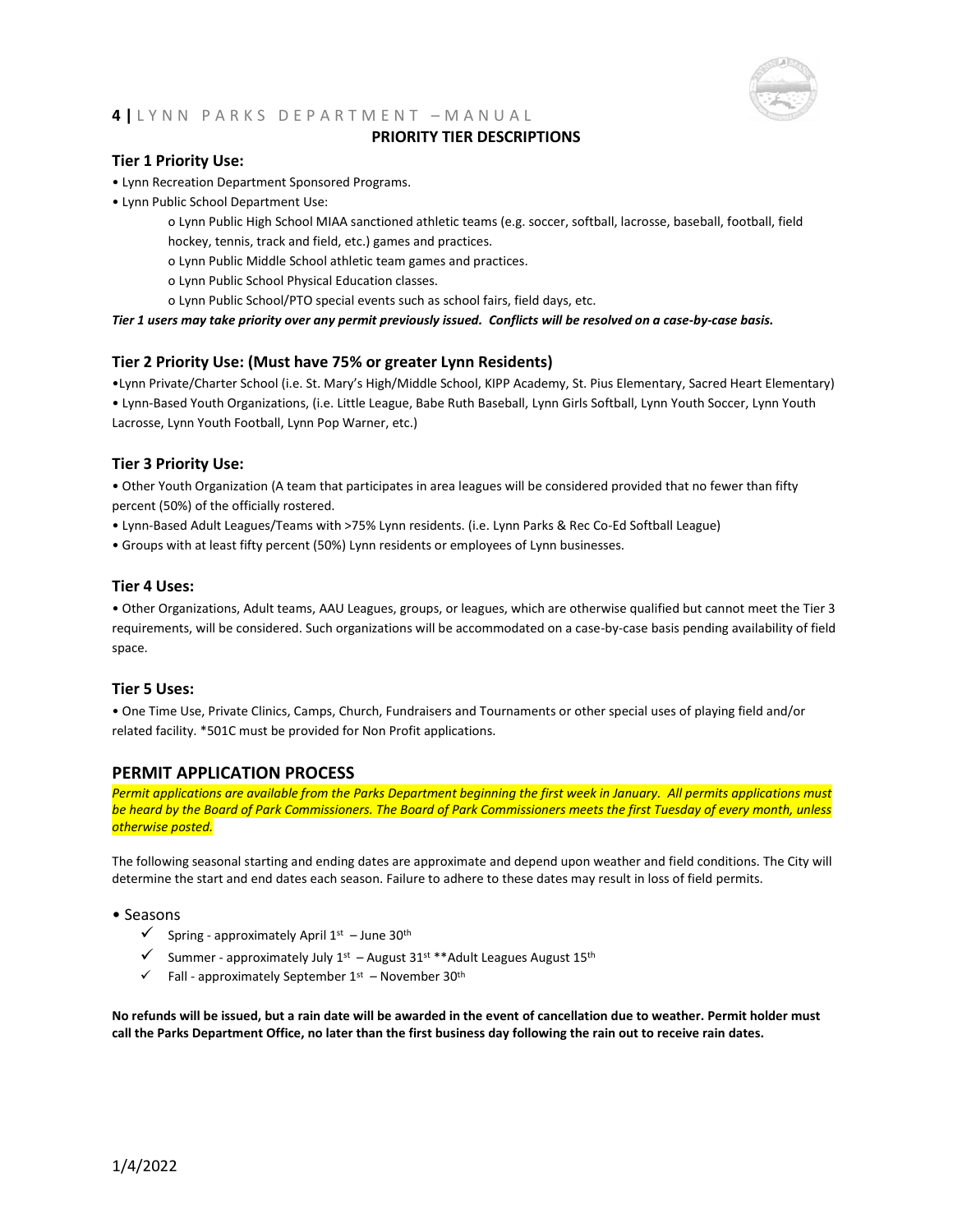

## **REQUIRED DOCUMENTATIONS**

• **No permit will be considered unless the following conditions are met at the time of application:**

- 1. An application is completed and signed by a team/league representative.
- 2. A roster (with names, addresses and telephone numbers) demonstrating compliance with the residency requirements of the Tiers.
- 3. Certificate of Insurance.
- 4. CORI Documentation (Youth organizations under 18 only) A letter from the organization stating that ALL volunteers in the organization have been CORI checked and approved by the organization.
- 5. A list of all Board Members.
- 6. Adult organizations may submit copies of certified league rosters and copies of driver's license for all listed participants as evidence of residency requirement.
- 7. Tier 5 Users are required to provide a 501C, proving Non Profit Status. In the correct name and address of the organization.
- 8. Permit fees is listed at the end of this document. The Parks Department will issue a permit/invoice based upon the Tier Category the organization falls under. **All permit fees are due upon receipt of the permit.** No future permits will be issued to a group/organization until all outstanding fees are paid.

• Tier 1 & 2 Applicants requesting use of any field or facility must be requested by the school Athletic Director, Principal or PTO President.

• All completed permit requests received by the Parks Department on or before the seasonal (i.e. spring, summer and fall) deadline will be considered shortly following the seasonal deadline. Permits received after the seasonal deadline will be contingent availability space.

*Following is an approximate timetable for submission of playing field and related facility applications and issuance of permits.*

|                           | <b>Spring Season</b>   | <b>Summer Season</b>  | <b>Fall Season</b>      |
|---------------------------|------------------------|-----------------------|-------------------------|
| <b>Application Period</b> | January 1st            | April 1st             | June 1 <sup>st</sup>    |
| Documentation & Fee       | March 15 <sup>th</sup> | June 15 <sup>th</sup> | August 15 <sup>th</sup> |
| <b>Deadline</b>           |                        |                       |                         |

#### **Please be aware that reservation requests for use will be accepted on a first come-first serve basis.**

• Once issued a permit, use of the playing Fields/Courts and related facilities covered by such permit is strictly limited to the terms, conditions and limitations. These shall include, without limitation, all applicable City ordinances and such further rules and regulations as may be promulgated and in effect from time to time by the City and/or the Recreation Department.

## **FIELD PERMITS MAY BE REVOKED**

- Exceeding booked field use time
- Use of wet fields
	- $\circ$  Appropriate notices will be posted and maintained by the Department of Public Works at all playing Fields/Courts and related facilities that may be under renovation. Playing on a *closed* area will result in the immediate cancellation of permit. Refunds will NOT be issued.
	- $\circ$  It shall always be the responsibility of the permit holder to determine if an activity can be held due to wet or unfavorable conditions.
	- o Teams are not allowed to practice or play games on any field that has standing water or muddy surfaces on it, or during thunder storms/lightning activities.
	- $\circ$  Teams will be held responsible for the repair of any field on which they played in standing water, muddy, wet or unfavorable conditions and caused damage to the field. Failure to pay for repairs will be sufficient to revoke all future permit use.
	- $\circ$  Teams will be held responsible for any field damage caused by misuse. Misuse of a field or related facility and failure to pay for repairs will be cause to revoke all future permit use.
- No person shall carry on his person, sell, give away or consume any alcohol or other controlled substances at fields/facilities
- Failure to remove all trash; littering
- Parking issues
	- o Cars parked on fields/courts and other grass areas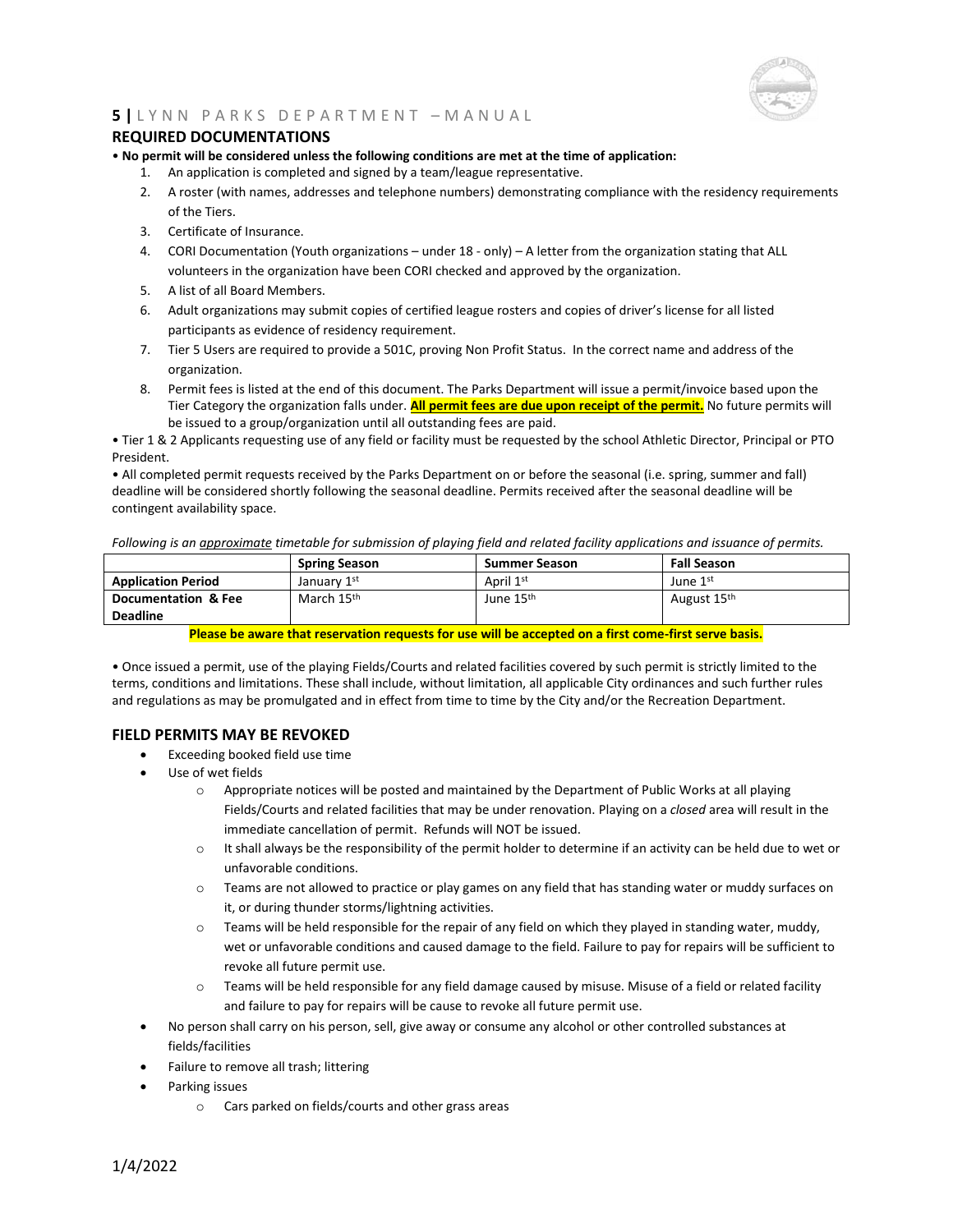

- o Cars parked in neighboring driveways and on access areas required for ambulances, municipal vehicles, visiting buses and handicapped sticker parkers
- Failure to adhere to City Ordinances
	- o Noise violations
- Users actions of trespassing abutters private property
- Users urinating on fence lines and fields
- The City of Lynn Dog Ordinance stipulates that owners of dogs and/or other animals shall be responsible for the removal of any fecal matter deposited by his animal on public walks, recreation areas or private property. Failure of guests, attendees and participants to comply may result in revocation of permit and or fines
- No Golf playing on fields
- No Bon Fires, Fire Pits or Fireworks
	- Appropriate City of Lynn food permits and food trucks must be secured and be visible when selling food or drinks.
		- o Additional approval is required by the Board of Park Commissioners. Permitting can be applied for at the Inspectional Services Department, Lynn City Hall, 3 City Hall Sq., Lynn Ma 01901. **Note: Food Trucks are not allowed on** *all* **City Parks.**

#### **Equipment**

- Goals and other equipment ancillary to the use of City playing Fields/Courts and/or related facilities may be made available. If made available, the permit holder may use such goals or other equipment but shall do so at its own risk.

- The permit holder shall be responsible for all damages or loss of such goals or other equipment resulting from it use.

- The permit holder is responsible to ensure that all equipment that is used is returned to its original location on the site after each use.

- There is no guarantee that the permitted field will be lined. Field lining is not included in the administrative permit fee. If the league or organization requires lines, it is the responsibility of the permit holder to make arrangements for field preparation in reasonable time with the Parks Superintendent.

- Users are not permitted to perform any type of maintenance on the City Fields/Courts without the approval of the Department of Public Works.

- Portable Restroom Rentals are at the users cost and responsibility. Portable Restrooms are required for any events or games lasting more than 5 hrs. Portable Restrooms must be chained to fencing, locked and secure at all times. Portable Restrooms must be delivered and removed no more than 48 hours from start and end of event or season.

-League owned equipment such a containers, goals, sleds and light towers must be heard by the Board of Park Commissioner yearly for review of maintenance and liability. All should be chained and secure all times of non-use. The City of Lynn is not responsible for any stolen or damaged items.

- ➢ *Any violations of such permit's terms, conditions and/or limitations shall be grounds for immediate revocation of such permit and denial of future applications for permits submitted by such team, group or organization.*
- ➢ *If a permit is revoked for failure to abide strictly by its terms, conditions and/or limitation, there shall be no refund of the permit fee or hourly fees.*
- ➢ *The permit holder(s) must be in possession of the permit at the playing Fields/Courts and/or related facility, and be prepared to produce the permit upon proper request by representatives of the Lynn Department of Public Works, or any City official, including the police. Failure to produce a valid permit when requested is grounds for expulsion from the playing field or related facility, and such further action as the City may determine to be appropriate under the circumstances.*
- ➢ **Any exceptions to any regulations and city ordinances related to use of facilities in the City must be approved in writing by The Board of Park Commissioners.**

#### **In submitting an application for a permit under this policy, the applicant:**

 $\checkmark$  Agrees that he/she will abide by the rules of the City, their representatives and designees;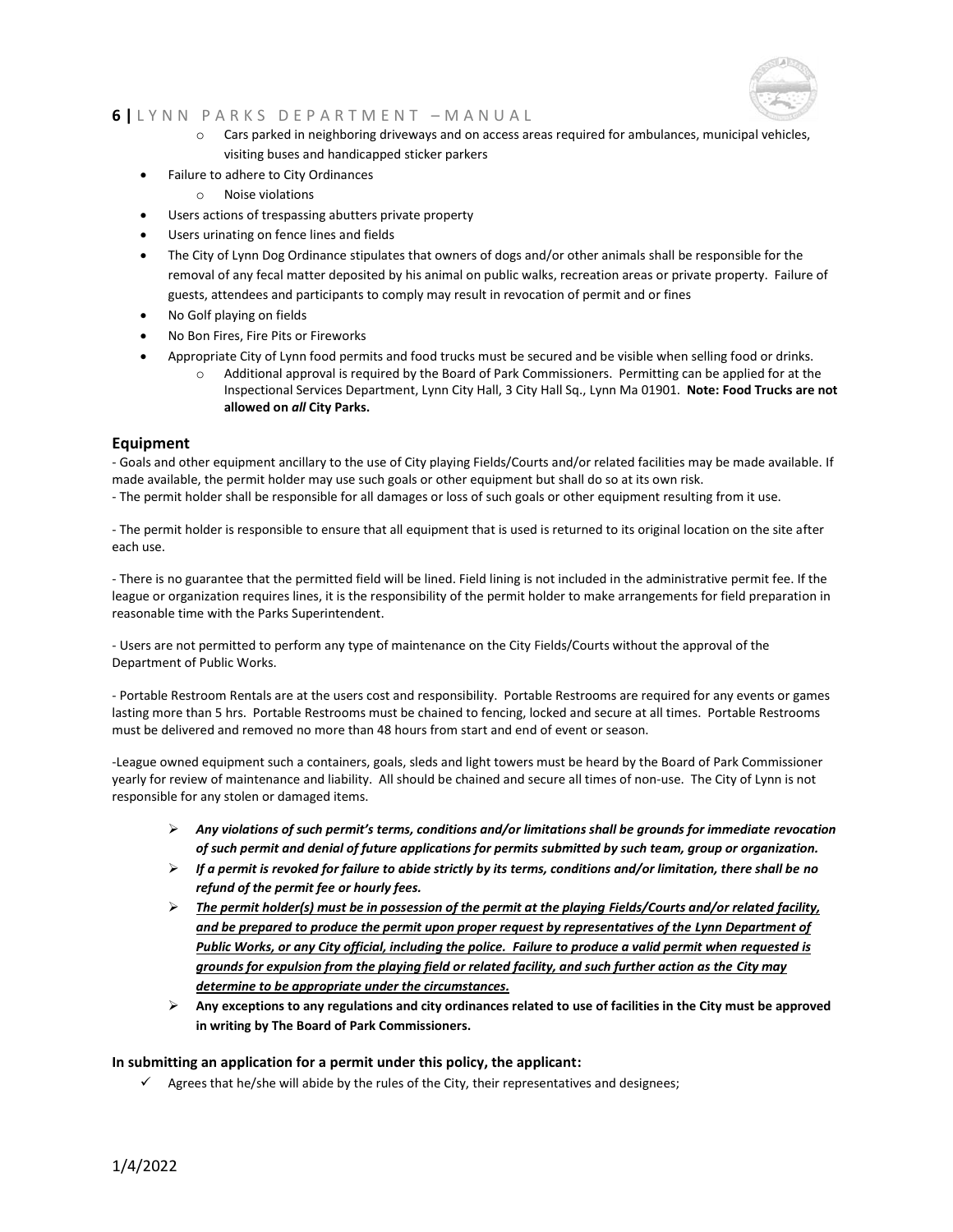

✓ Recognizing the possibility of physical injury associated with use of playing Fields/Courts and related facilities, and in consideration for the Board of Park Commissions accepting his/her/its application for a playing field and related facility use permit, hereby releases, discharges and/or otherwise indemnified the City, its several departments and agencies (including the Department of Public Works), any sponsoring Lynn Based Organizations, and their respective officers, directors, coaches, committees, employees, attorneys and associated personnel, including the owner of playing Fields/Courts, facilities and/or equipment utilized under, or in any way in connection with any field use permit which may be granted hereunder, of and from any claim, demand, action, cause of action, suit or liability arising as a result of the applicant's use of any City playing field or related facility.

## **THE PARKS DEPARTMENT RESERVES THE RIGHT**

i. To require evidence of adequate liability insurance for a minimum of \$100,000 per incident general liability coverage and \$300,000 aggregate general liability coverage as a condition to the issuance of any playing field and/or related facility use request.

ii. To have such insurance name the parties indemnified in this paragraph named as an additional insured and loss payees: City of Lynn, 3 City Hall Square, Lynn Ma 01901.

iii. To require a police detail. It may be required as a condition to any permit issued. It is recommended that any event with 200 plus attendees have a police detail. The cost of such a police detail shall be borne by the permit holder, at such rates as are in effect from time to time established by the Police Chief.

iv. To revoke permits issued for violation of Policy, City Ordinance or Parks Department Rules and Regulations.

v. To cancel events or enforce health safety protocols.

vi. To request additional information for proof tier.

*Failure of leagues, teams, or individuals to enforce these penalties as directed may result in loss of permit for the organization. No refunds for any fees will be refunded for events missed due to suspension or loss of permit.*

## **Checklist for permit application:** *No action will be taken on permit application until all aspects are complete.*

- 1. Completed Application and signed Acknowledgement of Receipt of Policy statement, page 12.
- 2. Rosters signed by league officials authenticating residency requirements for Tier 2 & 3 users. Tier 5 Applications must provide a 501C if applicable.
- 3. Copy of Driver's License of all participants on roster as supporting residency requirements for Tier 3 adult users.
- 4. For all youth organizations using the City's fields, courts, and facilities, a letter from the organization's administrators stating that all volunteers have been CORI checked as required by MA state laws.
- 5. Liability of Insurance Binder
- 6. Payment of all required field permit fees.
	- a. Annual Permit Fee unless otherwise noted.
	- b. Fees are based on two-hour blocks of time unless otherwise noted.
	- c. Use of lights, electric, restrooms and/or DPW Employee is subject to additional fee.

|        | Youth                     | Adult                     | Light Fees   | <b>Tier Description</b>            |
|--------|---------------------------|---------------------------|--------------|------------------------------------|
| Tier 1 | N/A                       | N/A                       | No Charge    | Parks & Rec., Lynn Public Schools  |
| Tier 2 | \$240.00 Security Deposit | N/A                       | \$35/Hour if | Lynn Private/Charter Schools, Lynn |
|        |                           |                           | applicable   | Based Youth Organizations >75%     |
|        |                           |                           |              | Residents                          |
| Tier 3 | \$240.00 Security Deposit | \$240.00 Security Deposit | \$35/Hour if | Other Youth Organizations > 50%,   |
|        |                           |                           | applicable   | Lynn Based Adult Leagues >75%      |
|        |                           |                           |              | Residents                          |
| Tier 4 | \$240.00 Security Deposit | \$240.00 Security Deposit | \$35/Hour if | Other Organizations, AAU, Adult    |
|        |                           |                           | applicable   | Teams <50% Residents               |
| Tier 5 | \$240.00 Security Deposit | \$240.00 Security Deposit | \$35/Hour if | Private Clinics, Tournaments,      |
|        |                           |                           | applicable   | Fundraisers, One Time Use          |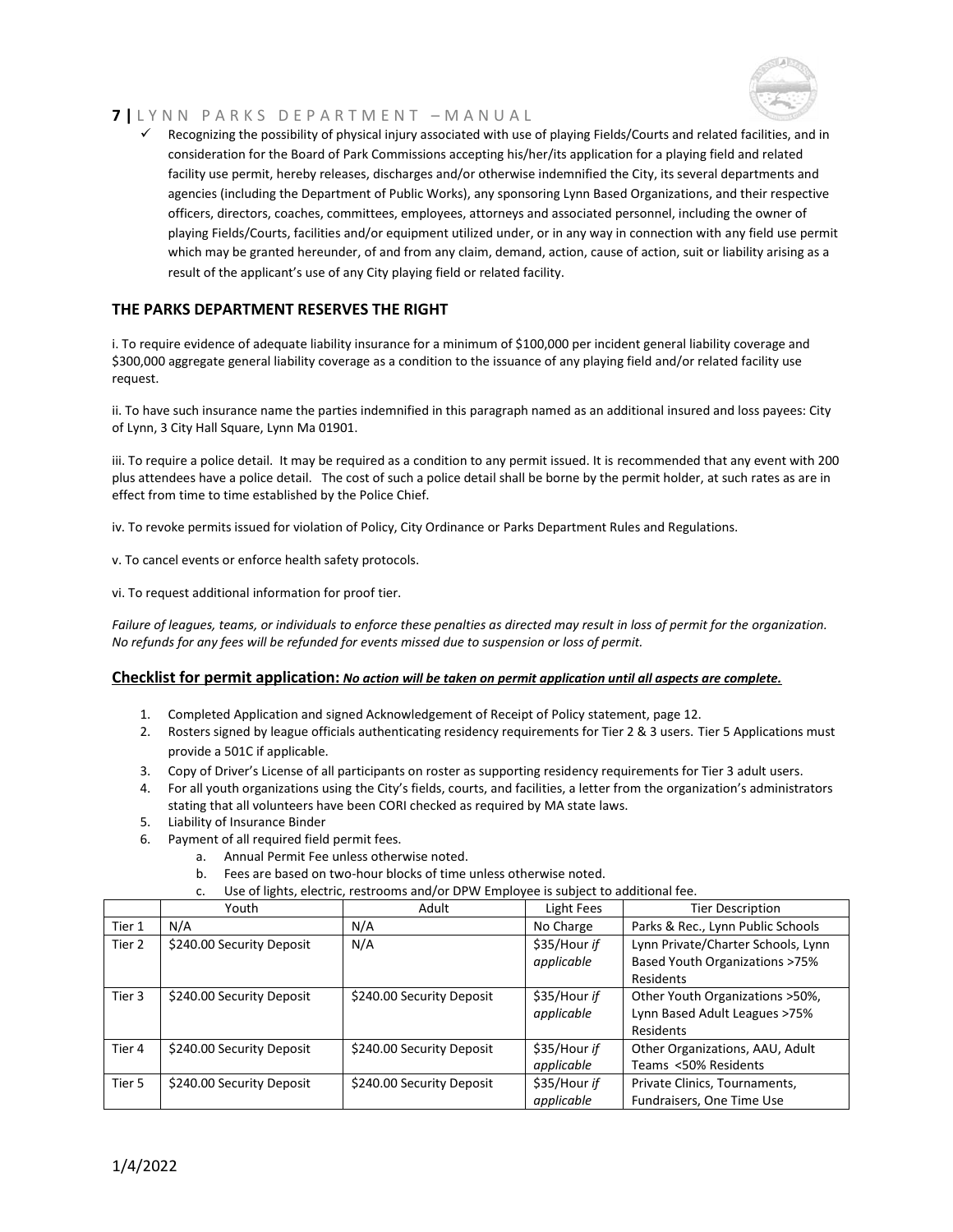

#### **Other Fees** *If applicable*

| Lynn Woods Rose Garden              | \$100.00 Security Deposit     | Weddings                |
|-------------------------------------|-------------------------------|-------------------------|
| DPW Worker Per Employee             | \$160.00 4 Hr. Minimum        | \$40.00 Additional Hour |
| DPW Worker Per Employee Sunday Rate | \$200.00 4 Hr. Minimum        | \$50.00 Additional Hour |
| Electric (Not Lighting)             | \$120.00 4 Hr. Minimum        | \$30.00 Additional Hour |
| Restroom                            | \$60.00 one-time cleaning fee |                         |

## **II. PERMITTED USE OF LYNN COMMONS BAND STAND**

The following is *NOT* allowed

- Nails, nail guns, staples any kind into the structure is NOT allowed
- Tacks are NOT allowed
- NO Tape; scotch tape, duct tape, electrical tape, double sided tape any type of tape
- Crepe Paper/Crepe Paper Ribbon is NOT allowed as the dye can stain the structure
- Balloons cannot be attached to the structure
- No Vehicles including food trucks

The following is allowed

- Ribbon(s) may be tied around posts and railings but must be removed at the conclusion of the event
- Potted plants may be used and must be removed at the conclusion of the event
- Balloons must be attached to an anchor which can be set in/on the structure and must be removed at the conclusion of the event

Restrooms and Electricity is available at the Gazebo, for an additional cost.

 $\Box$  Use of PA systems and music must be kept at a reasonable volume

*Reservation of Lynn Commons Band Stand follows the same tiers and fees schedule, required documentation and regulations as found in the "PERMITTED USES OF FIELDS AND COURTS" found in Section I. of this policy.*

## **III. PERMITTED USE OF LYNN WOODS RESERVATION**

The Lynn Woods Reservation was founded in 1881, is a 2,200 acre municipal forest park located in Lynn, Massachusetts. The Woods offers over 30 miles of scenic trails for hiking, running, horseback riding, mountain biking (not allowed during the winter), cross-country skiing, and nature walks. Three active reservoirs provide pretty pond-like scenery among natural forestland, as well as clean water for the City of Lynn. Dungeon Rock is a well-loved underground tunnel with a history of pirate lore and treasure seekers. The Rose Garden, Houghton Horticultural Garden, and Amphitheater areas provide more formal settings to explore.

#### **Park Ranger**

In the City of Lynn, there is one full-time Park Ranger assigned to oversee the day-to-day operation of Lynn Woods. The Park Ranger works in cooperation with the Lynn Water and Sewer Commission, the City of Lynn Department of Public Works and Office of Economic & Community Development, as well as community groups such as the Friends of Lynn Woods and the New England Mountain Bike Association. Collectively, these groups try to achieve maintenance, administrative, educational, and safety objectives throughout the Reservation. Jurisdiction and management of the Lynn Woods Reservation is shared by the City of Lynn's DPW, Park Commission and Lynn Water & Sewer Commission.

You may contact the Park Ranger for cultural and history tours of the sites and trails. When planning a group outing, check with the ranger for seasonal updates, closures. Seasonal events, tours and programs are posted on the bulletin boards located on both entrances to the Woods. The Park Ranger performs his duties from the Lynn Woods Park Headquarters located at the entrance to Penny brook Road. He may be reached by telephone (781) 844-0363 or by e-mail a[t LynnWoodsRanger@aol.com.](mailto:LynnWoodsRanger@aol.com)

#### **Rules and Regulations**

- ✓ Hours -Sunrise to Sunset. For your safety and the protection of the woods, the reservation is closed at night.
- ✓ Biking -You must stay on officially marked trails only. Official trails will have a colored paint blaze and are on this map. Take the time to learn the layout of the trail system so that you will not accidentally ride on an illegal or closed trail. If it isn't on the map it isn't an official trail. Biking is not allowed on the trails marked "foot traffic only".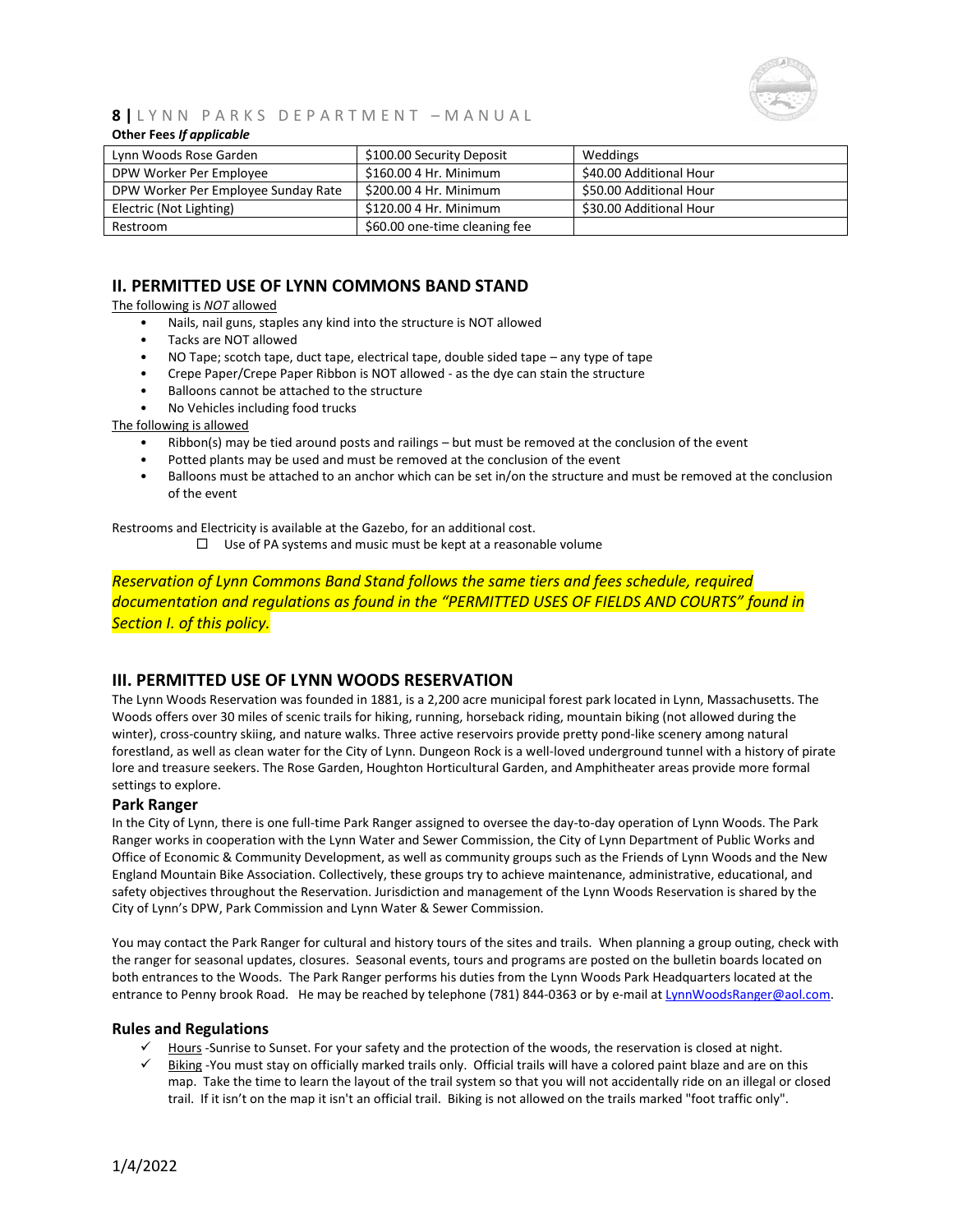

- ✓ Horse-back Riding -Riding is permitted on orange blazed fire roads only. Please do not run horses or ride on the hiking trails.
- ✓ Dog Walking -City Ordinance for restraining dogs is in effect throughout the reservation. Owners are responsible for removing waste from trails, roads and parking lots. Pets are prohibited from entering in or upon reservoirs due to the potential for contaminating our drinking water supply.
- ✓ Swimming -No swimming or boating is permitted in any of the reservoirs in the reservation as they are all used for Lynn's drinking water supply.
- $\checkmark$  Fishing -Fishing is prohibited due to the impact on the water supply.
- ✓ Hunting -Hunting is prohibited due to conservation concerns.
- Fires -No fires are allowed. Fire has been a major threat to the forest in Lynn Woods. In order to prevent future fires from destroying the woods, we cannot allow grills, stoves, bon fires or fireworks to be lit.
- ✓ Motorized Vehicles -ATV and dirt bike riding are prohibited due to safety and conservation concerns. All motorized vehicles are subject to confiscation.
- $\checkmark$  Other -Camping and paintballing are prohibited.

## **Cross Country Racing**

The Lynn Woods is heavily utilized for teams and individual races, mostly on dirt roads and trails. Footing can be difficult in parts, although challenging and hilly, markings must be temporary and be removed immediately after the event.

- ❖ Recommended markings include traffic cones, vinyl flags on wire stakes, vinyl flagging tape, ribbons.
- ❖ All pray chalk or lime prohibited.
- ❖ The use of paint, spray paint, temporary spray paint, and athletic field marking paint and any aerosol products of any type is prohibited.
- ❖ Fastening signs to trees with staples, screws or nails is prohibited.

## **Rose Garden**

The Lynn Woods Rose Garden is typically used for wedding ceremonies. No equipment is provided. No Alcohol is allowed in the Lynn Wood Reservation. All details must be discussed with the Lynn Woods Park Ranger prior to approval by the Park Commission Board.

People working the events are allowed to drop off equipment for the event but must immediately after the event. All parking for events must be in legal parking spaces within the park or surrounding neighborhoods. Attending a permitted event does not give attendees the right to park illegally and violators will be ticketed and/or towed.

Due to the large number of requests received each year by groups wishing to use Lynn Woods for various events, including road races, walks, fundraisers, etc., the Lynn Park Department reserves the right to deny requests.

*Reservation of Lynn Woods Reservation follows the same tiers and fees schedule, required documentation and regulations as found in the "PERMITTED USES OF FIELDS AND COURTS" found in Section I. of this policy.*

## **IV. USE OF PONDS AND WATER WAYS**

City Ordinance Regarding Gold Fish Pond, Flax Pond and Sluice Pond Use:

IN THE YEAR ONE THOUSAND NINE HUNDRED EIGHTY-NINE (1989), AN ORDINANCE RELATIVE TO SPEED LIMITS ON FLAX AND SLUICE PONDS. Be it Ordained by the City Council of the City of Lynn and by the authority of the same as follows, to wit:-

SECTION 1 - No person shall operate any motorboat or vessel as those terms are defined in General Laws,

Chapter 90B, Section 1 on Flax or Sluice Ponds so as to violate General Laws, Chapter 90B, Section 8.

SECTION 2 - No person shall operate any personal watercraft, such as a Jet Ski, surf jet, or wet bike on any pond in the City of Lynn of less than seventy-five acres.

SECTION 3 - For purposes of this ordinance a personal watercraft means a small vessel which uses an inboard motor powering a water jet pump as its primary source of motive power and which is designed to be operated by persons sitting, standing or kneeling on the vessel. The term includes but: is not limited to a Jet Ski, wet bike or surf jet, so called.

SECTION 4 - Whoever violates this ordinance shall be punished by a fine of fifty Dollars (\$50.00) for each offense. SECTION 5 - The provisions of this ordinance shall be enforced by harbor masters and assistant harbor masters and by police officers of the City of Lynn.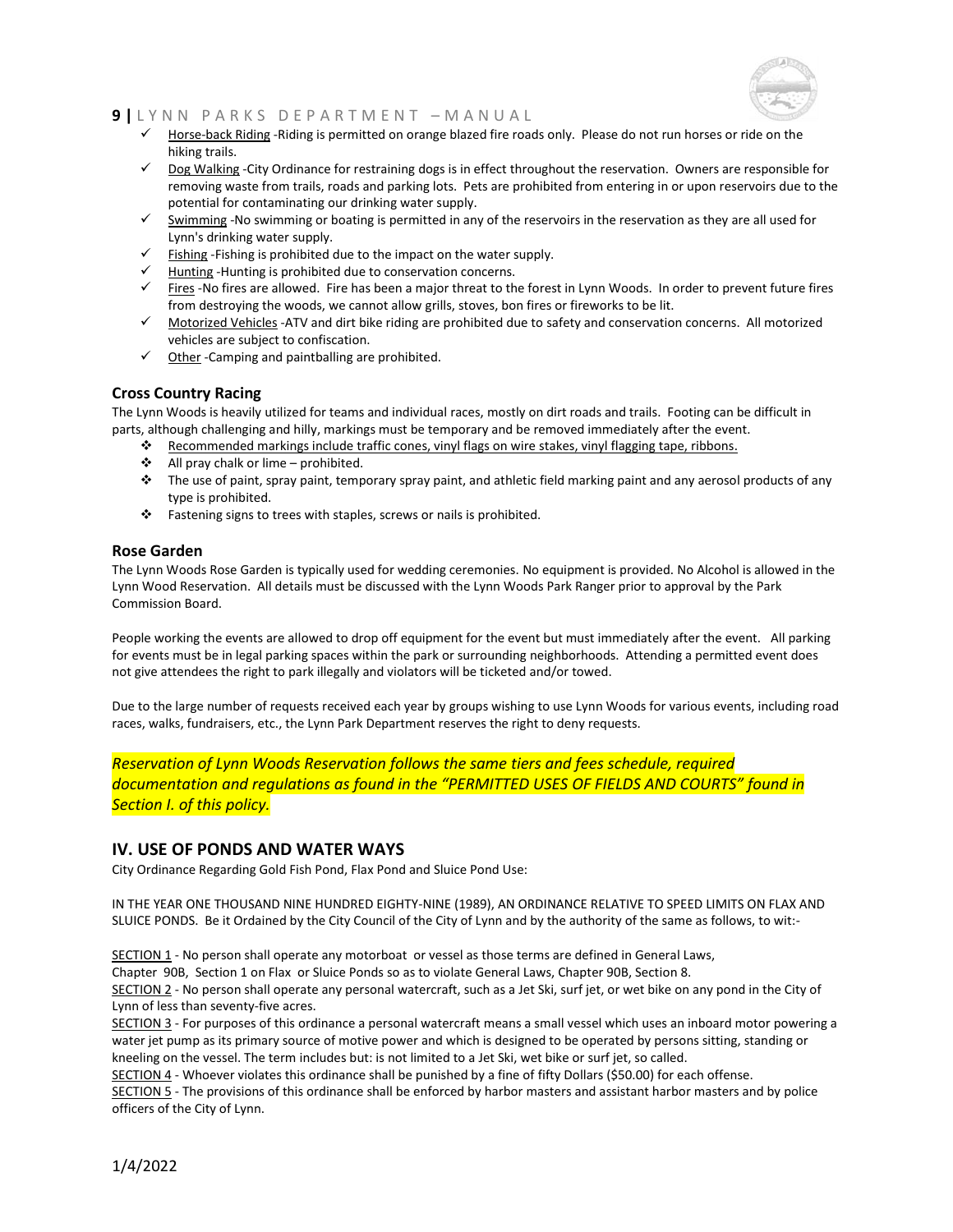

SECTION 6 - All ordinances or parts of ordinances inconsistent herewith are hereby repealed.

SECTION 7 - As provided in General Laws, Chapter 90B, Section 15, this ordinance must be approved by the Director of The Division of Motorboats of the Commonwealth of Massachusetts. Once such approval is received, this ordinance will be published in a newspaper of general distribution in the City of Lynn to be effective five (5) days thereafter.

## **V. USE OF LYNN COMMUNITY GARDEN**

A network of community gardens exists across the city on municipal lands including parks, schools, and public housing sites. Therefore, these gardens fall under the jurisdiction of the City of Lynn. Volunteer community garden coordinators at each site are responsible for day-to-day management of the gardens, but it is the responsibility of all gardeners to act as caretakers of the gardens. The following policies were developed by a collective of community garden stakeholders across the city, and approved by the City of Lynn Board Park Commissioners.

Community gardens are cultivated and maintained spaces where volunteers work collectively to achieve a common goal of growing fresh, healthy produce in our city. In order to be successful, community gardens require a high level of dedication, commitment, and an investment of time, energy, and resources. The City encourages gardeners to share ideas, resources, seeds, and recipes; plan garden events; and work together to maintain garden sites as beautiful, safe, vibrant urban spaces.

#### **General Qualifications**

- 1. You must live in Lynn.
- 2. You must agree to abide by the document, the Lynn Community Garden Manual.
- 3. You must be willing to share your full contact information with the City of Lynn, Community Garden Coordinators, and other gardeners.
- 4. You must have an active interest in gardening, sustainability, and healthy living.

## **Plot Allocation, Registration, and Fees**

- ❖ Plots are assigned on a first-come, first-served basis with preference given to returning gardeners in good standing and new gardeners who qualify for public assistance. Plots are assigned by Community Garden Coordinators in this order:
	- o Returning gardeners
	- o Returning gardeners wishing to change plots
	- o New gardeners
	- o Returning gardeners requesting additional plots
- ❖ Each individual gardener or family shall be allotted not more than one garden plot, with ability to request up to one additional plot if available after all gardeners are accounted for. After July 1, gardeners may request additional unassigned plots at no charge for the remainder of the season.
- ❖ Each garden must be used by a minimum of 4 gardeners at any given time.
- ❖ Each garden shall charge an annual fee for participation of at minimum \$25. The Volunteer Garden Coordinator at each garden will collect and either:
	- o Maintain a record of all funds, and will provide copies of these records to the City of Lynn on an annual basis; or submit funds to The Community Gardens account within Department of Public Works
- ❖ Collected fees may be used by each garden, as seen fit by consensus of member gardeners.

## **Garden Building and Organization**

- ❖ All produce must be grown in raised beds with a water permeable fabric cover or a geotextile fabric at the bottom of the raised beds.
- ❖ The lumber used for the construction of the beds must be untreated, and 10% of beds must be wheelchair accessible.
- ❖ All soil within the raised bed must be from approved soil sources as permitted by Lynn DPW.
- ❖ The dimensions of each garden plot, and the overall layout of each garden, will be approved by Lynn's Park Commission.
- ❖ Tools, soil, seeds and other materials must be provided by the gardeners themselves initially and on an ongoing basis. The Food Project may be able to provide materials and labor for garden construction.

## **Planting and Maintenance**

- ❖ Use of synthetic or toxic pesticides, fertilizers, or herbicides is prohibited.
- ❖ Weeds in the areas within and immediately surrounding the individual gardener's plot will be kept at a minimum.
- ❖ Edible produce or flowers may be grown in each garden.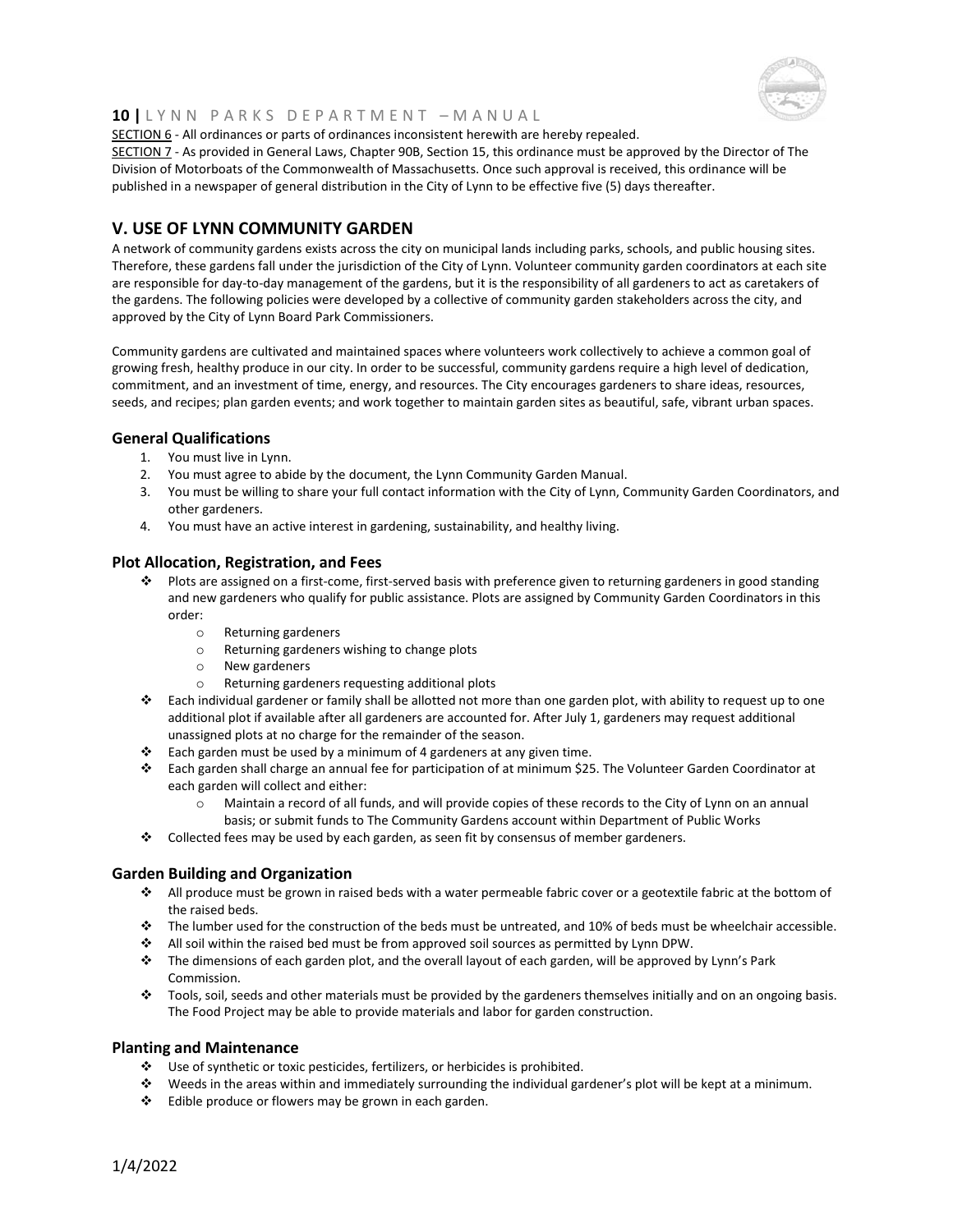

- ❖ Tall plants (e.g. corn, sunflowers) should be planted thoughtfully and kept to a reasonable height so as not to shade neighboring gardeners' plots.
- ❖ Common areas and walkways cannot be used to grow edible produce, unless approved by the Lynn Park Commission.
- ❖ No plants shall be used that are listed as invasive or potentially invasive on the Massachusetts Invasive Plant Advisory Group list of invasive plants, including quickly spreading herbs such as mint, unless they are potted. The planting of trees, shrubs, bushes, and any non-native species is prohibited, unless written consent is provided by the City of Lynn.
- ❖ Gardeners are responsible for maintaining their own plots and must be present throughout the duration of the growing season. If gardeners leave before the end of the growing season, they must notify the Volunteer Garden Coordinator.
- ❖ Gardeners must show activity in their assigned garden plot by the end of May.
- ❖ Plots must be prepared for winter by weeding and leaving each garden clear, mulched or cover cropped no later than the end of November.
- ❖ The growing of cannabis is unlawful in all Lynn Community Gardens.

## **Common Areas and Shared Resources**

- ❖ Common areas are the responsibility of all gardeners and must be clean, free of all debris and maintained.
- ❖ Each garden's Volunteer Garden Coordinator will communicate with the Department of Public Works to ensure that trash and weeds are removed.
- ❖ Pathways must be 3 feet wide to accommodate wheelchairs and strollers.
- ❖ Tools must not be kept in the common areas or in the garden plots. With the special permission of the City of Lynn, the gardeners may maintain a locked tool shed at their own expense.
- ❖ All gardens, adjacent pathways and fences will be clear of trash and litter; waste must be managed and compost bins (if used) must be used appropriately at each site.
- ❖ Gardeners will not garden in or pick plants from any plot other than their own unless given permission by the other plot user.
- ❖ Children under 15 years of age must be accompanied by a parent or guardian at all times when visiting the garden.
- ❖ Pets are prohibited from entering the garden.
- ❖ Drugs, alcohol and smoking are prohibited in or around the community garden.
- ❖ Vehicles are prohibited from parking in community gardens outside designated roads, or unless granted permission from Lynn DPW. Garden Leadership and Accountability Community Garden Coordinator

## **Community Gardens Coordinator**

- ❖ The Community Garden Coordinator (CGC) is a volunteer leadership position. The CGC will act as the liaison between your community garden, the City of Lynn and other community partners. There will be 1-2 CGCs per garden to manage the gardeners and activities at the site, collect applications and fees, assign plots, and organize and enforce the individual garden's guidelines.
- ❖ Plot fees are waived for active CGCs.
- ❖ If any problems arise in the garden, please contact your CGC to find a solution first (unless there is an emergency), and then contact Lynn DPW.
- ❖ CGCs will be in contact with gardeners on a regular basis to share pertinent information regarding the garden and upcoming events, and to inform gardeners of any violations to the guidelines.
- ❖ Should a CGC wish to step down from their role, they will help identify a replacement for their position. Failure of the CGC and/or volunteer gardeners to identify a replacement may result in a suspension of rights to use the parcel.
- ❖ To ensure broad representation among leadership in community gardens, individual CGCs or organizations acting as CGCs may manage no more than one community garden per calendar year on city park property, unless granted an exception by the Park Commission.
- ❖ CGCs may organize events to promote the Garden with prior approval from the Board of Park Commissioners

## **Violations of Community Garden**

- ❖ Each garden will be subject to an annual inspection.
- ❖ Failure to comply with these guidelines may result in a loss of garden plot (without refund) and/or future gardening privileges. The Community Garden Coordinator and/or City of Lynn will issue one written or emailed warning to any gardener who faces the loss of their plot and/or future gardening privilege due to violation of the guidelines.
	- $\circ$  If the gardener fails to come into compliance or arrange a suitable solution with the Community Garden Coordinator within 1 month of the date of the written warning, the gardener may be required to forfeit their plot and/or lose future gardening privileges.
- ❖ All appeals for plot forfeiture must go before the Board of Park Commission.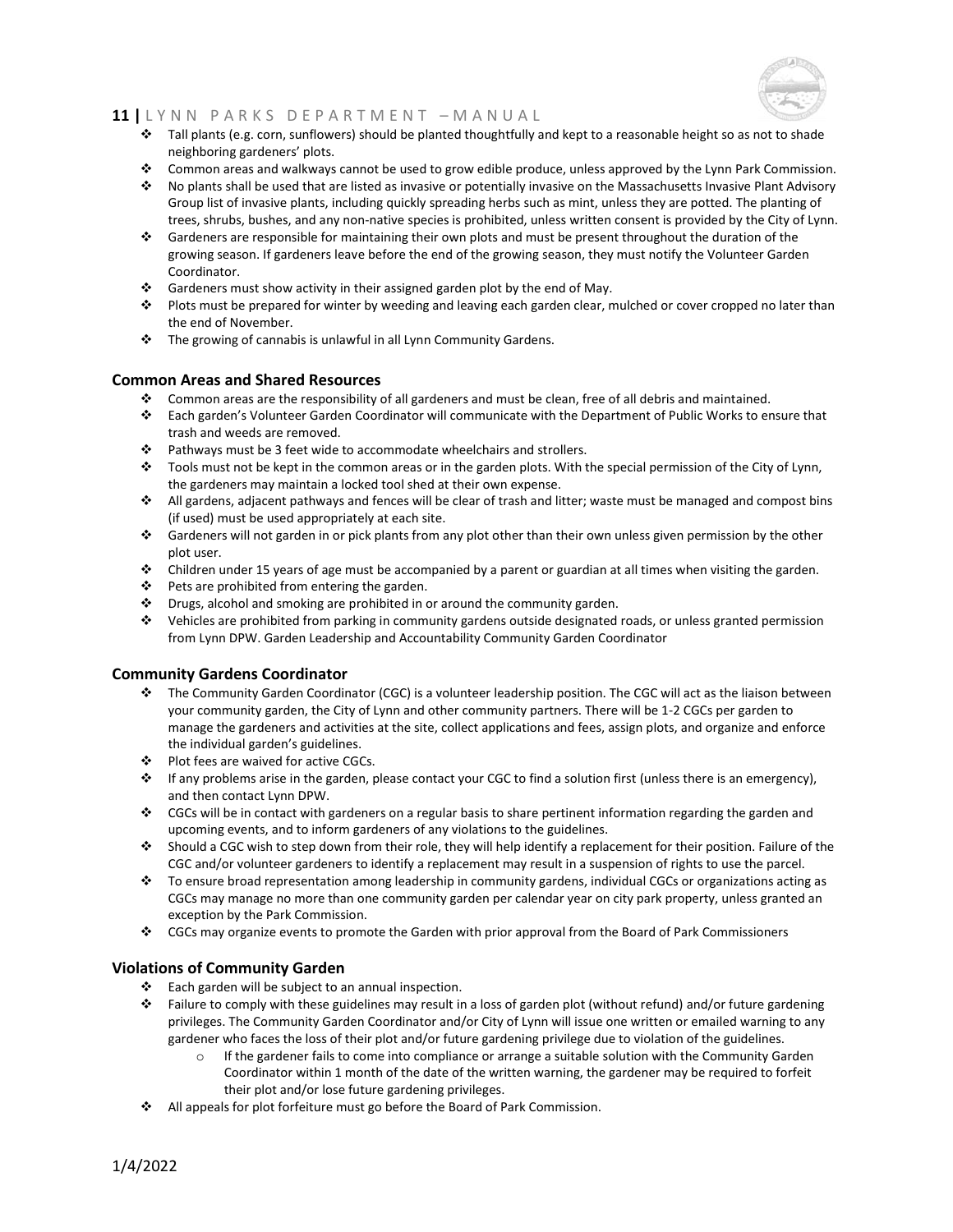

## **Release of Liability**

- ❖ The community garden program is a volunteer program.
- ❖ Gardeners, their families, friends, and other guests may participate, AT THEIR OWN RISK.
- ❖ No liability of any kind will be taken on by the City of Lynn.
- ❖ The City will not be held responsible for injury, theft, or accidents occurring in the garden.

## **Important Garden Contacts**

#### **Cook Street Park Community Garden, 54 garden beds**

*Located at approximately 58 Cook St., Lynn MA 01902 (near Ford Elementary)*

- ❖ Cook Street Park Community Garden is overseen by The Highlands Coalition; for more information about their work se[e https://www.facebook.com/CookStreetParkCommunityGarden/o](https://www.facebook.com/CookStreetParkCommunityGarden/)[r https://hclynn.co/](https://hclynn.co/)
- ❖ Applications and fees to join Cook Street Park Community Garden should be given to David Gass, Director of The Highlands Coalition: 781-595-8701 o[r dagass22@gmail.com](mailto:dagass22@gmail.com)

#### **Ames Playground Community Garden, 33 garden beds**

*Located at approximately 30 Strawberry Ave, Lynn MA 01904 (near the intersection of Boston & Franklin St.)*

- ❖ Applications to join Ames Community Garden should be mailed or submitted in person to Department of Public Works, Attn: Ames Community Garden, 250 Commercial St., Lynn MA 01905.
- ❖ Questions? Contac[t AmesPlaygroundCommunityGarden@gmail.com](mailto:AmesPlaygroundCommunityGarden@gmail.com)

#### **Warren Park Community Garden, 20 garden beds**

Located at approximately 57 Warren St., Lynn MA 01905 (just east of Commercial St., south of Lynn Commons)

- ❖ Applications and fees to join Warren Park Community Garden should be mailed or submitted in person to Lynn Department of Public Works, Attn: Warren Park Community Garden, 250 Commercial St., Lynn MA 01905.
- ❖ Questions? Contac[t warrenparkcommunitygarden@gmail.com](mailto:warrenparkcommunitygarden@gmail.com)

#### **Department of Public Works**

- ❖ Lisa Nerich, Associate Commissioner (lnerich@lynnma.gov ; 781-268-8000 X12); 250 Commercial St., Lynn MA 01905.
	- o For questions about garden logistics, water use, fee collection, Park Commission support, and dispute resolution.

#### **The Food Project**

- ❖ Jenn Coverdale, Lynn Urban Agriculture Manager ( jcoverdale@thefoodproject.org ; 781-346-6726 X44)
- ❖ For questions about The Food Project's community gardens and farms.

Have questions not answered here? Contact LynnCommunityGardens@gmail.com or follow us on Facebook at <https://www.facebook.com/LynnCommunityGardens>

## **ACKNOWLEDGEMENT OF RECEIPT OF POLICY**

The undersigned, an applicant of a playing field and/or related facilities use permit, acknowledges that the undersigned has received and read a copy of the "City of Lynn Parks Department Manual", and understands and will fully abide by the terms, conditions and provisions contained or referred to therein.

#### NOTE: A signature for "Acknowledgement of Receipt of Policy" is required to issue permits

| Signature  | Date                   |
|------------|------------------------|
|            |                        |
| Print Name | <b>League Position</b> |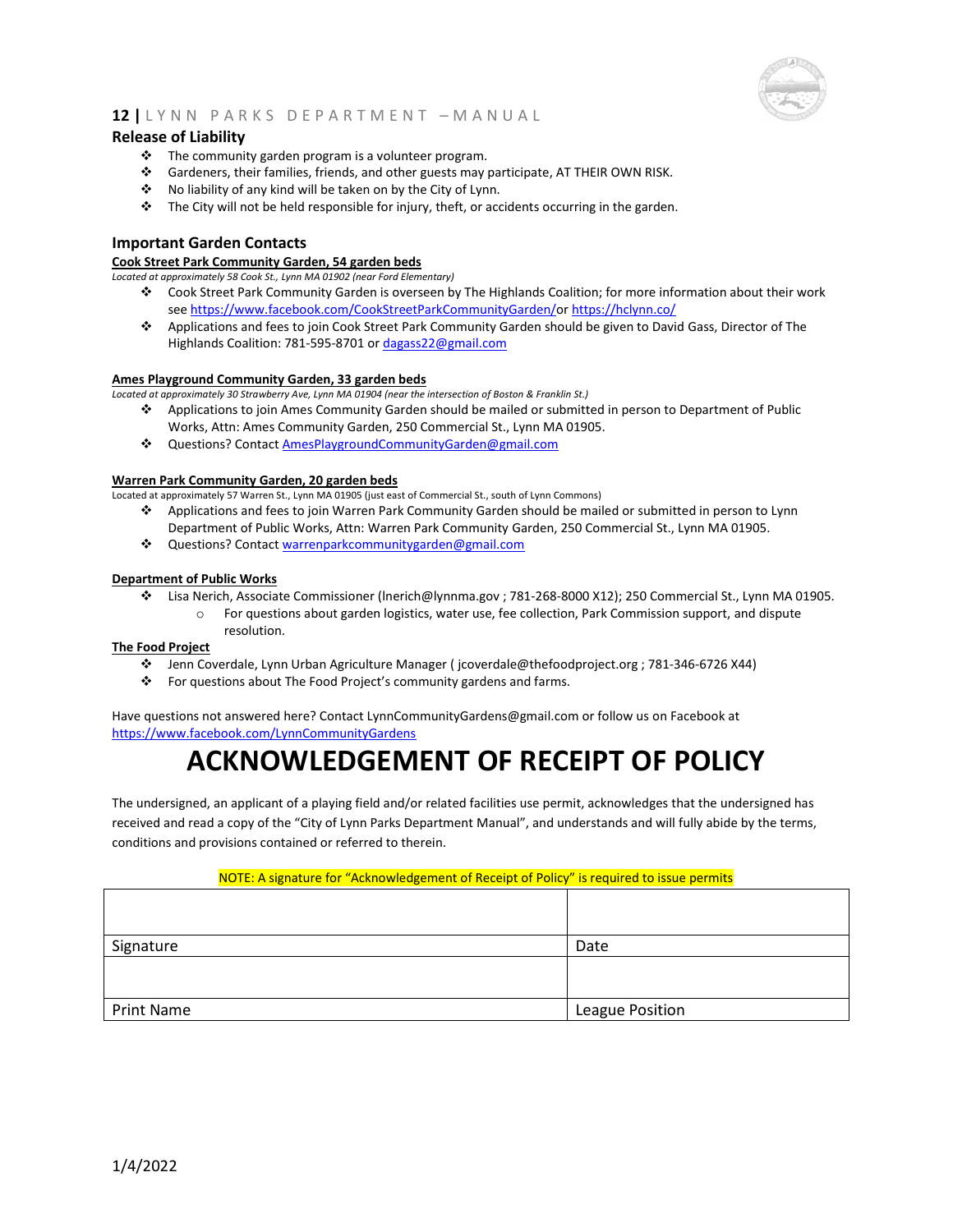

## **LYNN PARKS & PLAYGROUNDS**

| Park/Playground                  | Address                         | <b>Park Amenities</b>              |
|----------------------------------|---------------------------------|------------------------------------|
| Ames Playground                  | 42 Strawberry Avenue            | Play Structure, Community          |
|                                  |                                 | Gardens                            |
| <b>Barry Park</b>                | 50 Waterford Street             | Play Structure, Senior Baseball    |
|                                  |                                 | Diamond, 2 Softball Diamonds, 2    |
|                                  |                                 | Little League Fields, Multi Use    |
|                                  |                                 | Space                              |
| <b>Bennett Street Playground</b> | 168 Bennett Street              | Play Structure                     |
| Breed Park, Bowser Complex       | 90 O'Callaghan Way, In front of | 2 Baseball Diamonds, 2 Softball    |
|                                  | <b>Breed Middle School</b>      | <b>Diamonds</b>                    |
| Briarcliff Lodge & Boat Ramp     | 112 Kernwood Drive              | <b>Boat Ramp</b>                   |
| Camp Kiwanis, Lynn Special       | 106 Pennybrook Road             | Play Structure, Basketball Court,  |
| Needs Camp                       |                                 | Splash Pad, NP Multi Use Space     |
| Clark Street Playground          | 98 Clark Street                 | Play Structure, Pickle Ball, Bocce |
|                                  |                                 | Ball, Little League Field          |
| Cook Street Playground           | 58 Cook Street                  | Play Structure, Community          |
|                                  |                                 | Gardens, Multi Use Courts          |
| Filene Playground                | 630 Western Avenue              | Play Structure                     |
| Flax Pond Playground             | 650 Chestnut Street             | Play Structure, Splash Pad,        |
|                                  |                                 | Basketball Court, Tennis Court     |
| Flynn Field                      | 16 Dungeon Avenue               | Little League Field                |
| <b>Frasier Field</b>             | 365 Western Avenue              | Play Structure, Baseball Stadium   |
|                                  |                                 | (See Stadium Commission)           |
| Frey Playground                  | 285 Walnut Street               | Play Structure, 2 Softball         |
|                                  |                                 | Diamonds, 2 Senior Diamonds,       |
|                                  |                                 | Basketball Courts, Tennis Courts,  |
|                                  |                                 | Multi Use Court, Multi Use Space   |
|                                  |                                 | (Includes Dungeon Ave Little       |
|                                  |                                 | League Field)                      |
| Gallagher Playground             | 50 Ontario Street               | Play Structure, 2 Softball Fields, |
|                                  |                                 | 2 Little League fields, Senior     |
|                                  |                                 | Baseball Diamond, Basketball       |
|                                  |                                 | Courts, Multi Use Court, Multi     |
|                                  |                                 | Use Space                          |
| G.E. Field                       | 663 Summer Street               | Tennis Courts, Baseball            |
|                                  |                                 | Diamond, Softball Diamond,         |
|                                  |                                 | Horse Shoe Pit, Multi Use Space    |
| Goldfish Pond                    | 40 Lafayette Park               | Pond, NP Space                     |
| Gowdy Park                       | 42 Tuscan Road                  | Play Structure, 2 Little League    |
|                                  |                                 | Diamonds, Tennis Courts,           |
|                                  |                                 | Basketball Court, Multi Use        |
|                                  |                                 | Court                              |
| <b>Harbor Landing</b>            | Blossom St (off Lynnway)        | NP Space                           |
| Henry Avenue Playground          | 198 Henry Avenue                | Play Structure, Basketball Court   |
| <b>High Rock Park</b>            | 30 Circuit Avenue               | Play Structure, Multi Use Court,   |